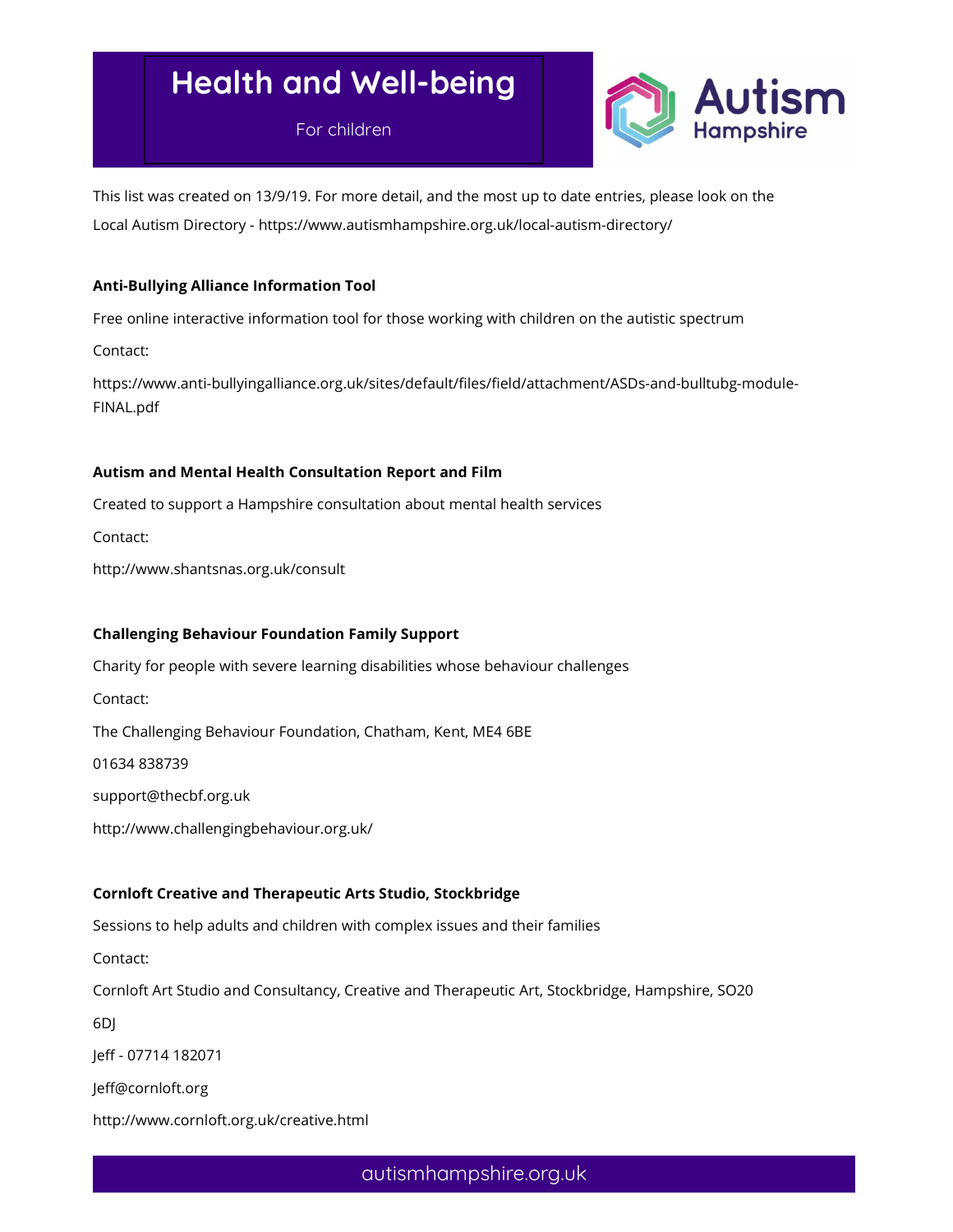For children



### Dental Passport

To give vital information about you to your dentist Contact: Bradbury Centre, Southampton, Hampshire, SO16 5NA 0300 303 8603 http://www.accessibleinfo.co.uk/pdfs/MyDentalPassport.pdf

## Frank: Honest Information about Drugs

Friendly, confidential drugs advice Contact: 0300 123 6600 frank@talktofrank.com http://www.talktofrank.com/

## Get Moving! Dance and Fitness - New Milton

Dance and fitness class for those with disabilities aged 16-25 Contact: New Milton Health and Leisure Centre, New Milton, Hampshire, BH25 6RR Sarah Newman on 01425 611199 sarah@isaacson.org.uk https://www.facebook.com/Getmovingsayso

## Hampshire Child and Adolescent Mental Health Service: Learning Disabilities

For children/young people with learning disabilities who also have a mental health difficulty Contact: Falcon House, St James Hospital, , Portsmouth, , Hampshire, , PO4 9EH 023 9268 4700 SNHS.CAMHS-General@nhs.net https://hampshirecamhs.nhs.uk/issue/learning-disabilities/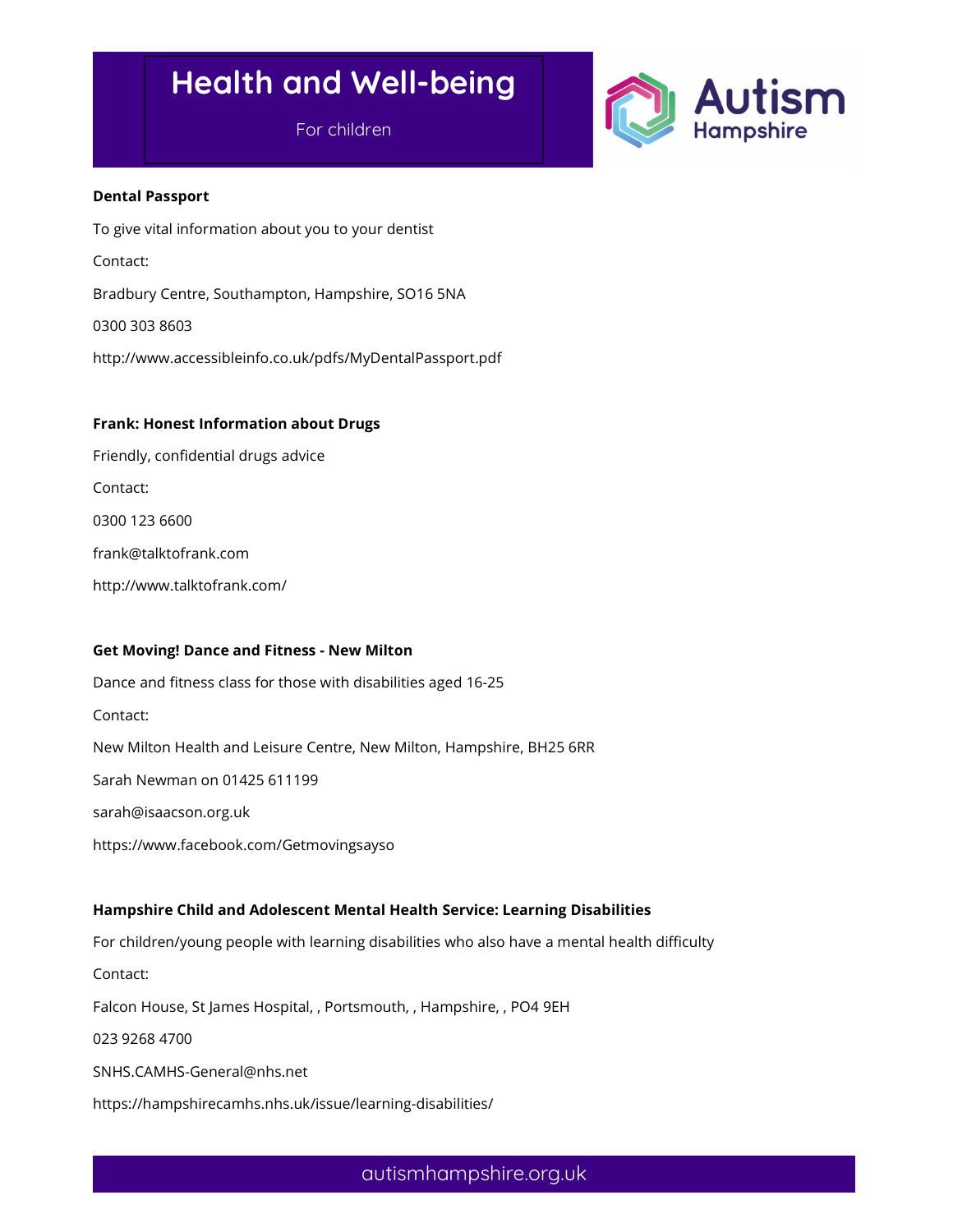For children



### Hampshire SENDIASS

Information, advice and support service for parent carers, children and young people with special educational needs and disabilities

Contact:

08081645504

info@hampshiresendiass.co.uk

http://www.hampshiresendiass.co.uk

### Healthwatch Hampshire

Your spotlight on local services

Contact:

Healthwatch Hampshire, Unit 12, Winchester, Hampshire, SO23 0LD

01962 440 262

enquiries@healthwatchhampshire.co.uk

http://www.healthwatchhampshire.co.uk/

### Hospital Passport

National Autistic Society Contact: https://www.autism.org.uk/about/health/hospital-passport.aspx

## Isle of Wight - Private Occupational Therapist

Promoting independence and well-being Contact: 01983 753476 ot02vwo@btopenworld.com

## Kids - National Charity

Working with disabled children, young people and their families

Contact: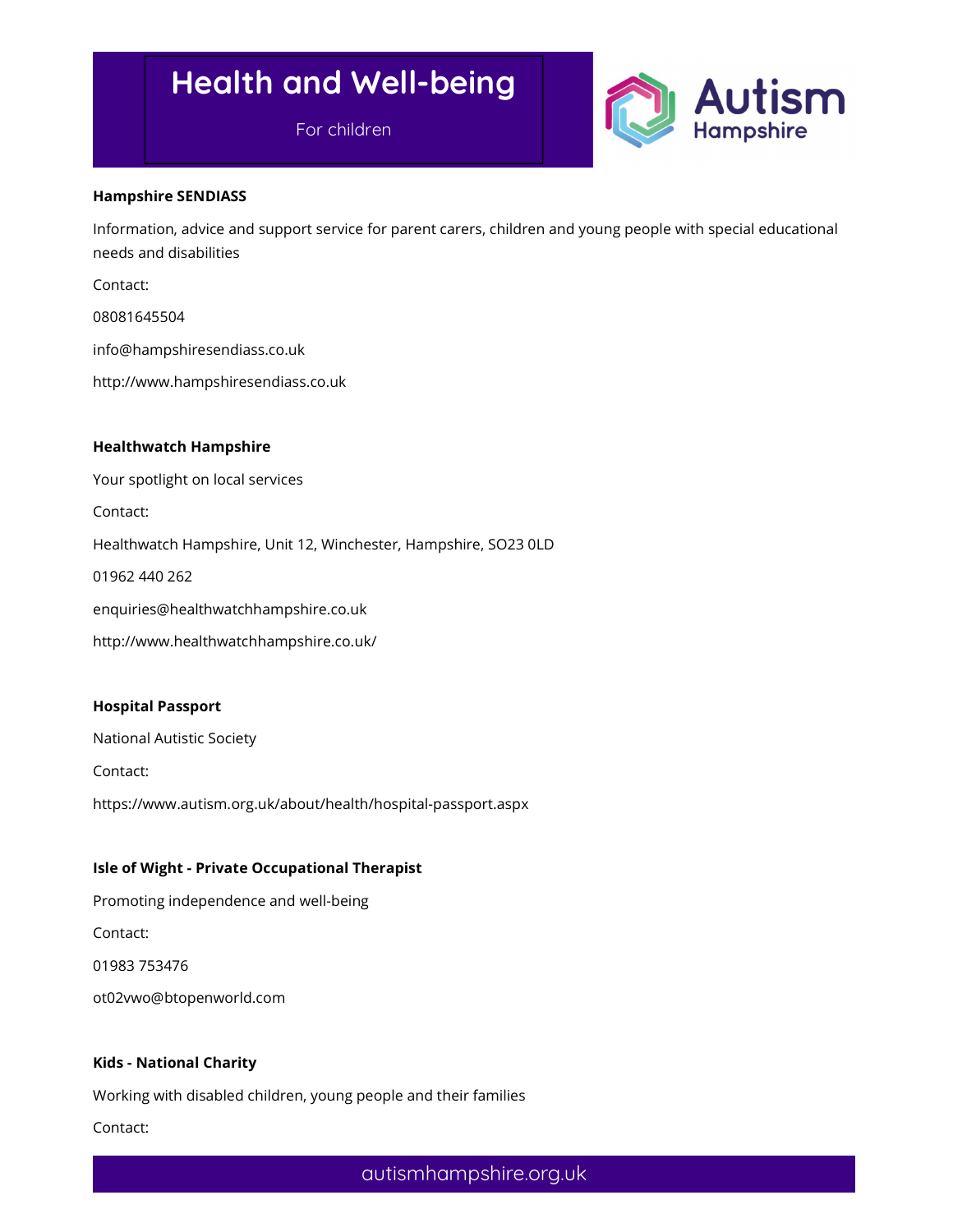For children



Delta House Salterns Lane, Fareham , Hampshire, PO16 0QS 0132 931 2312 southeastadmin@kids.org.uk http://www.kids.org.uk

## Life Support Productions

Online educational resources about sex and relationships for children and young people with

learning difficulties Contact: 020 7723 7520 info@lifesupportproductions.co.uk

https://www.lifesupportproductions.co.uk//sen.html

### Made With Love by Emma

Weighted blankets and keepsakes Contact: 18 Carnegie Close, Lee on the Solent, Hampshire, PO13 9JZ 07713625530 madewithlove77@gmail.com http://www.madewithlovebyemma.com

## National Autistic Society: Health

Information for autistic people Contact: https://www.autism.org.uk/about/health.aspx

## National Health Service - Questions to Ask Leaflet

Easy read information about seeing the doctor or visiting the hospital

Contact:

https://www.nhs.uk/NHSEngland/AboutNHSservices/Documents/Ouestions%20to%20ask/QTA%20E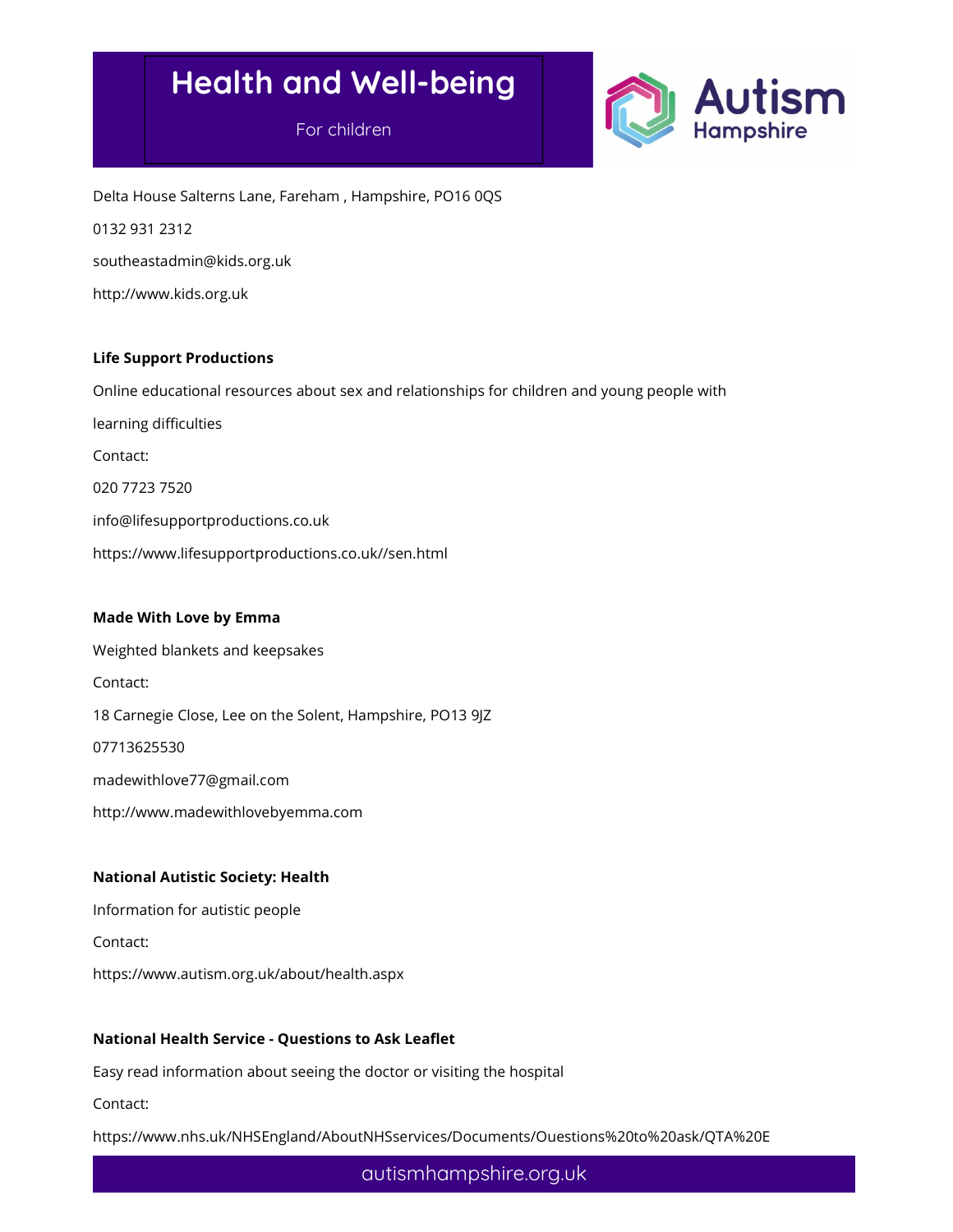For children



asy%20Read%20version.pdf

#### New Hopes Nutrition - New Forest

A dietary specialist with experience supporting children/adults with autism

Contact:

45 Waverley Road, Fordingbridge, Hampshire, SP6 1EU

07866 950685

susandavis@newforestnutrition.co.uk

https://www.newforestnutrition.co.uk

### NHS Apps Library: Mental Health

A list of apps that support mental health Contact: https://apps.beta.nhs.uk/category/mental\_health

### NHS Choices Hospital Visit Guide

Going into hospital with a learning disability top tips leaflet

Contact:

http://www.nhs.uk/Livewell/Childrenwithalearningdisability/Pages/Going-into-hospital-withlearningdisability.aspx

### Portsmouth Disability Forum (PDF)

Promoting care, welfare, interest, education and advancement for disabled people and their families Contact:

Frank Sorell Centre, Southsea, Hampshire, PO4 9HR

02392 815266

contact@p-d-f.org.uk

http://www.p-d-f.org.uk/en/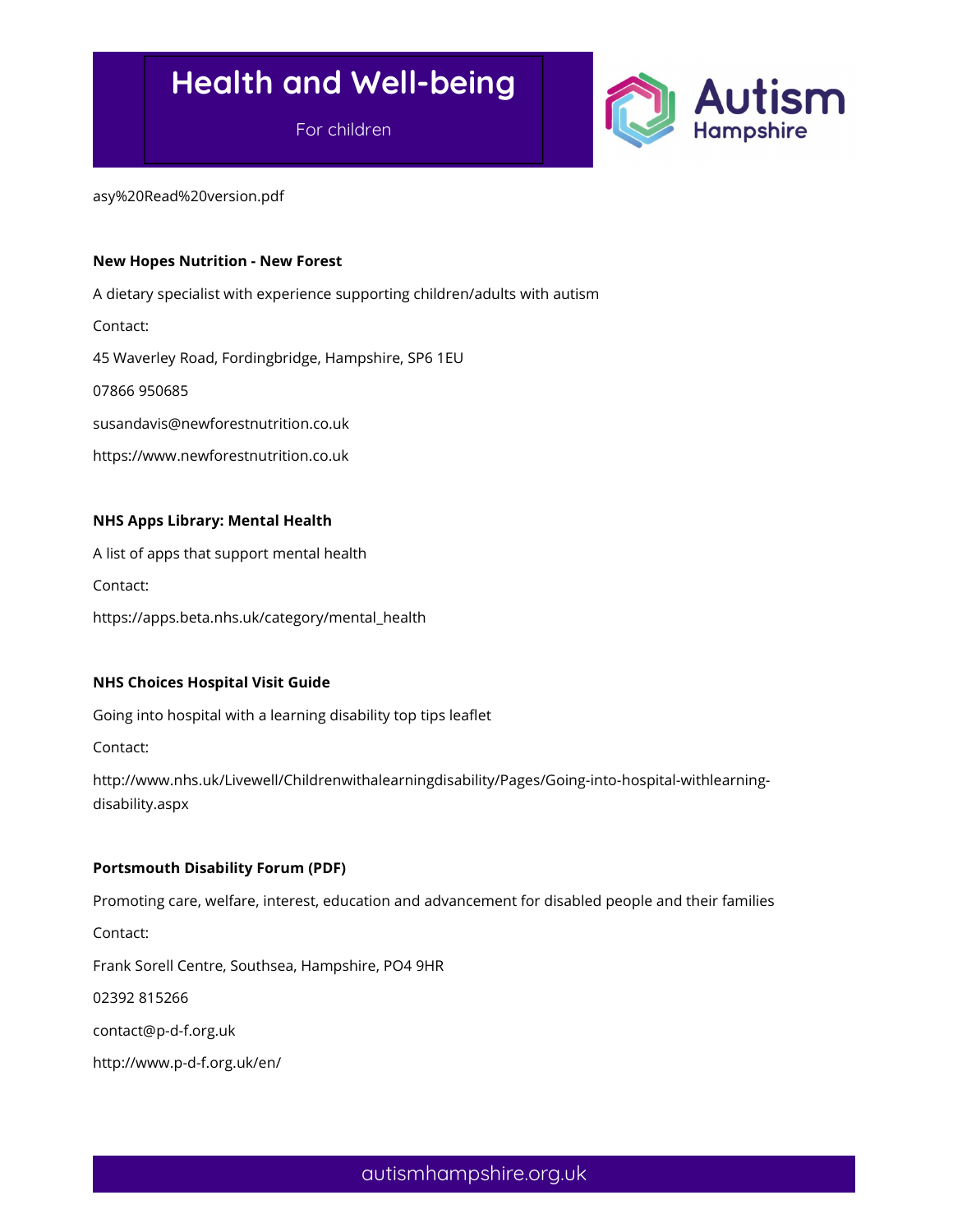For children



### Samaritans

24/7 support service Contact: 08457 90 90 90 jo@samaritans.org http://www.samaritans.org/

#### Sensecere - Fareham

Sensory activities for children and parents Contact: 27 Clarendon Crescent, Fareham, Hampshire, PO14 4RE 07870 421212 sharon@sensecere.com http://www.sensecere.com

## Southampton City Council: Children's Social Care

Information about health and social care for children Contact: Children's Social Care (M/H), Southampton City Council, , Southampton, Hampshire, SO14 7LY 023 8083 3004 enquiries@southampton.gov.uk http://www.southampton.gov.uk/living/scchildren/default.aspx

## Southampton City Council: Jigsaw

Team for Disabled Children

Contact:

Jigsaw , Southampton, Hampshire, SO15 1RJ

023 8091 5702

children.first@southampton.gov.uk

http://sid.southampton.gov.uk/kb5/southampton/directory/service.page?id=nStqYS7rVXQ&localoff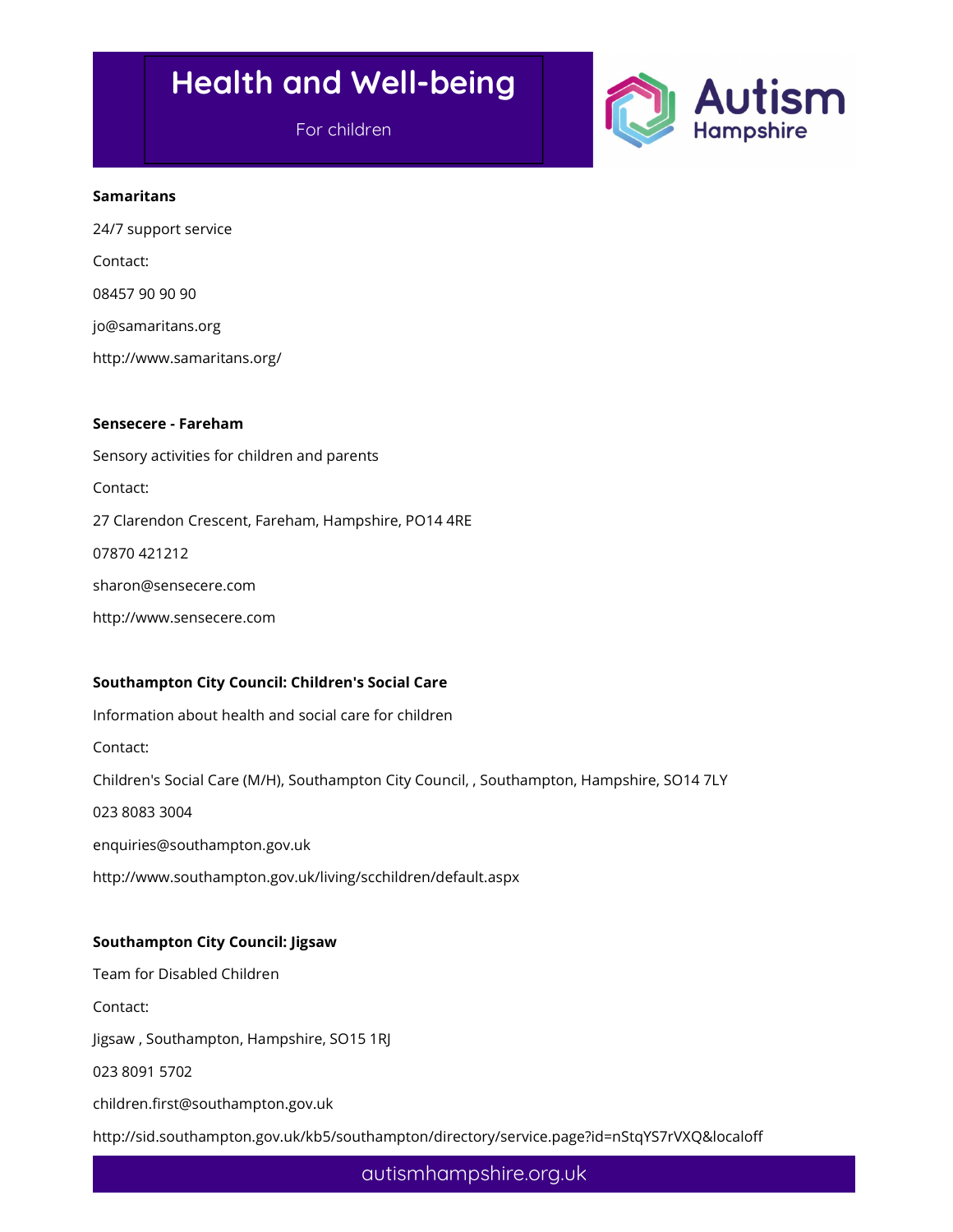For children



erchannel=0

### Special Care Dental Service - Solent NHS

Provision for people with disabilities

Contact:

Dental Single Point of Access, Southampton, Hampshire, SO14 0YG

0300 300 2014 / 023 8077 2585

https://www.solent.nhs.uk/our-services/services-listings/special-care-dental-service/

### Special Yoga - Milford on Sea

Yoga workshops suitable for people with autism Contact: Halnaker House, Milton on Sea, Hampshire, SO41 0RP 0789 458 8002 info@novamileskoyoga.com https://novamilesko.com/

### Staying Safe Out and About

An easy read guide for people with learning disabilities Contact: Foundation for People with Learning Disabilities,, LONDON,, , SE1 2SX 020 7803 1100 info@learningdisabilities.org.uk https://www.mentalhealth.org.uk/learning-disabilities/publications/staying-safe-out-and-about

### The CAMHS Drop In, Portsmouth

Mental health drop in for people aged 13-19

Contact:

Somerset Central Hub, Southsea, Hampshire, PO5 4EY

02392 684 700